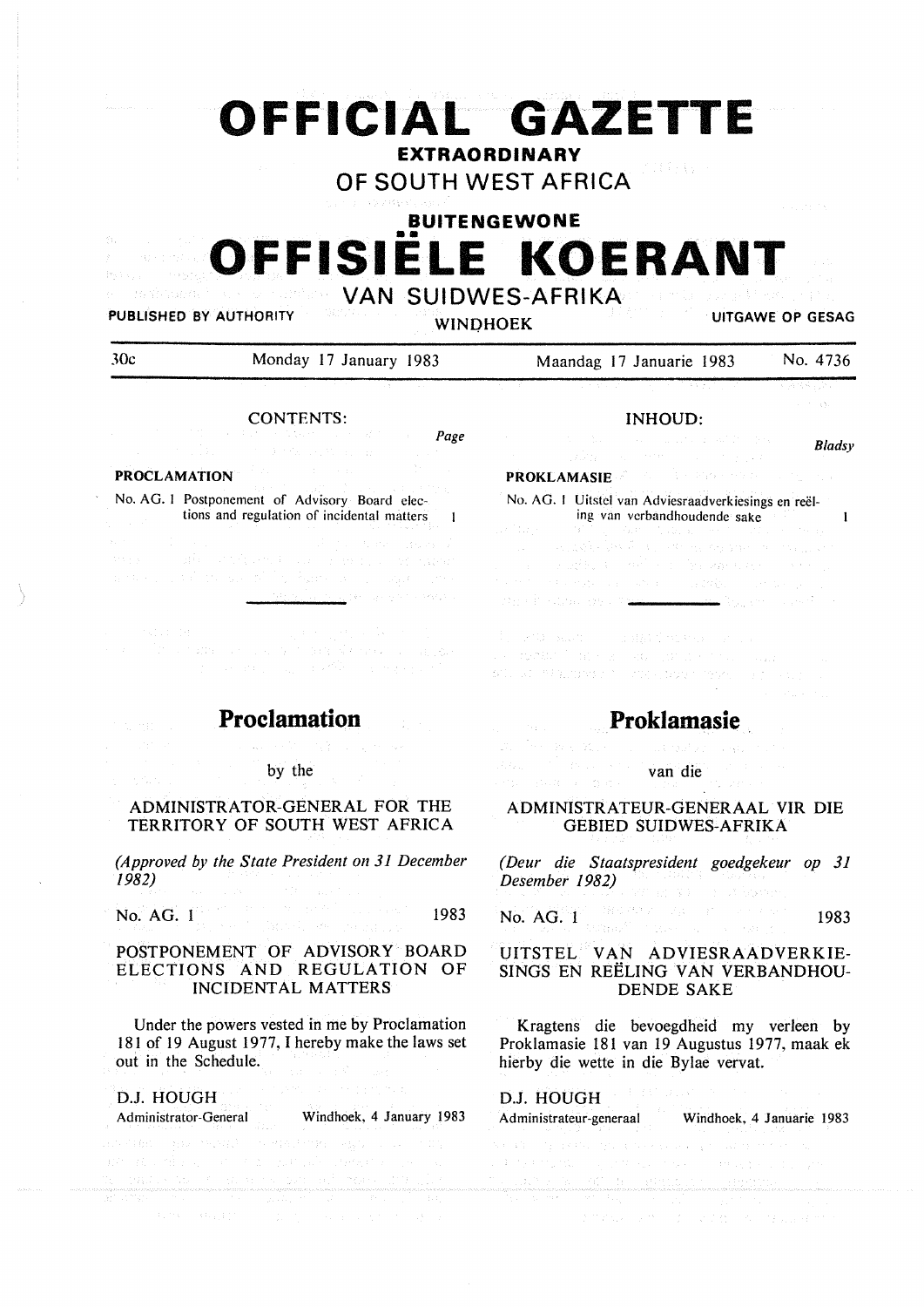#### yramurdahtxe SCHEDULE

#### *Definition*

*W oordomskrywing* 

**1.** In this Proclamation, unless the context indicates otherwise, ''Advisory Board" means a native advisory board established under section 20( I) of the Natives (Urban Areas) Proclamation, 1951 (Proclamation 56 of 1951).

## Aby, Joenand C. *Postponement of elections of members of Advisory Boards*

**2.** (I) Notwithstanding anything to the contrary contained in any law, no election of any member or members of any Advisory Board or Advisory Boards shall be held during the period from the first day of August 1982 up to and including a date to be determined by the Council of Ministers by notice in the *Official Gazette* and all relevant provisions of any law in relation to the election of any Advisory Board or any member or members thereof shall be construed accordingly.

(2) Any notice contemplated in subsection (1) shall contain such directions as the Council of Ministers may deem necessary or desirable for the purposes of -

- (a) the determination of a date or dates on which any election or elections of any member or members of any Advisory Board or Advisory Boards which should have been held during the period referred to in the said subsection ( l) shall be held and the holding of any such election;
- (b) the proper application, after any election referred to in paragraph (a), of any relevant provision of any relevant regulations in relation to Advisory Boards made under section  $32(2)(d)$  of the Natives (Urban Areas) Proclamation, 1951 (Proclamation 56 of 1951).

## *Members qf Advisory Boards to remain in office*

**3.** Every person elected to such office who on 31 July 1982 was a member of an Advisory Board and whose term of office expires during the period referred to in subsection (1) of section 2 shall notwithstanding such expiry, but subject to the other provisions in relation to membership thereof, remain a member of such Advisory Board until the day immediately preceding the day on which an election for that office is held by virtue of a proclamation under the said section 2.

1. In hierdie Proklamasie, tensy uit die samehang anders blyk, beteken "Adviesraad" 'n Inboorlingadviesraad ingestel kragtens artikel 20(1) van die Proklamasie op Inboorlinge in Stedelike Gebiede 1951 (Proklamasie 56 van 195 I).

BYLAE

## and of the discolut

*Uitstel van verkiesings van lede van Adviesrade* 

2. (I) Ondanks andersluidende bepalings van die een of ander wet, word geen verkiesing van 'n lid of lede van 'n Adviesraad of Adviesrade gcdurende die tydperk vanaf die eerste dag van Augustus 1982 tot en met 'n datum wat die Ministersraad by kennisgewing in die Offisiële *Koerant* bepaal, gehou nie en word alle tersaaklike bepalings van enige wet betreffende die verkiesing van enige Adviesraad of 'n lid of lede daarvan dienooreenkomstig uitgelê.

(2) 'n Kennisgewing beoog in subartikel (1) bevat die voorskrifte wat die Ministersraad nodig of wenslik ag vir die doeleindes van -

- ( a) die bepaling van 'n datum of datums waarop enige verkiesing of verkiesings van 'n lid of lede van 'n Adviesraad of Adviesrade wat gedurende die in genoemde subartikel ( I) bedoelde tydperk gehou moes word. gehou moet word en die hou van enige sodanige verkiesing;
- (b) die behoorlike toepassing, na 'n verkiesing in paragraaf (a) bedoel. van enige tersaaklike bepaling van enige tersaaklike regulasies betreffende Adviesrade uitgevaardig kragtens artikel 32(2)(d) van die Proklamasie op Inboorlinge in Stedelike Gebiede 1951 (Proklamasie 56 van 1951).

#### *Lede van Adviesrade behou ample*

**3.** Elke tot sodanige amp verkose persoon wat op 31 Julie 1982 'n lid van 'n Adviesraad was en wie se ampstermyn verstryk gedurende die in subartikel (I) van artikel 2 bedoelde tydperk, bly ondanks bedoelde verstryking, maar behoudens die ander bepalings betreffende lidmaatskap daarvan, lid van bedoelde Adviesraad tot op die dag onmiddcllik voor die dag waarop 'n verkiesing vir daardie amp uit hoofde van 'n proklamasie kragtens genoemde artikel 2 gehou word.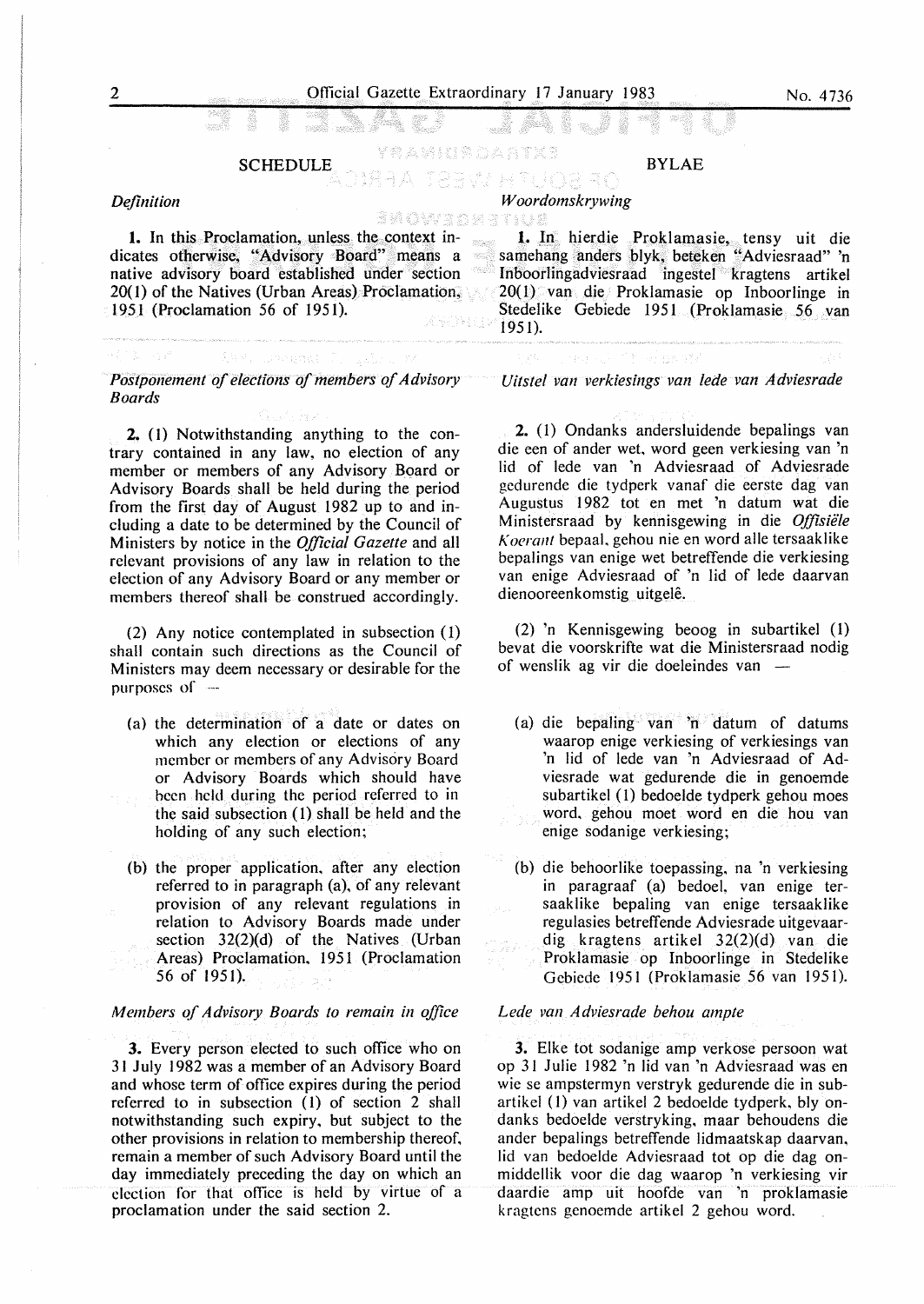*Filling of casual vacancy which should have been filled by means of by-election* 

4. A casual vacancy in any Advisory Board which in terms of the provisions of any law has to be filled by means of a by-election which should have been held during the period referred to in subsection  $(1)$  of section 2 but by virtue of the provisions of the said subsection (l) of section 2 cannot be so held, shall be filled by the nomination by the urban local authority exercising control over the location or native village for which the Advisory Board concerned has been established, of a competent person: Provided that at any such nomination the relevant provisions of any relevant regulations in relation to the Advisory Board concerned made under section 32(2)(d) of the Natives (Urban Areas) Proclamation,  $1951$  (Proclamation 56 of 1951), shall otherwise be complied with.

## *Short title and commencement*

*S.* This Proclamation shall be called the Advisory Board Elections Postponement Proclamation, 1983. and shall be deemed to have come into operation on I August 1982.

*Vu/ling van toevallige vakature wat deur tussenverkiesing gevul sou moes word* 

4. 'n Toevallige vakature in enige Adviesraad wat ingevolge die bepalings van die een of ander wet gevul moet word deur 'n tussenverkiesing wat gedurende die in subartikel (1) van artikel 2 bedoelde tydperk gehou sou moes word, maar uit hoofde van die bepalings van genoemde subartikel (I) van artikel 2 nie aldus gehou kan word nie, word gevul deur benoeming deur die stedelike plaaslike bestuur wat beheer uitoefen oor die lokasie of inboorlingdorp waarvoor die betrokke Adviesraad ingestel is, van 'n bevoegde persoon: Met dien verstande dat hy sodanige benoeming origens aan die tersaaklike bepalings van enige tersaaklike regulasies betreffende die betrokke Adviesraad uitgevaardig kragtens artikel  $32(2)(d)$  van die Proklamasie op Inboorlinge in Stedelike Gebiede 1951 (Proklamasie 56 van 1951) voldoen moet word.

## Kori *titel en inwerkingtreding*

*S.* Hierdie Proklamasie heet die Proklamasie op die Uitstel van Adviesraadverkiesings, 1983, en word geag op I Augustus 1982 in werking te getree het.

Printed and obtainable from SWAPERS P.O. Box 56. Windhoek South West Africa